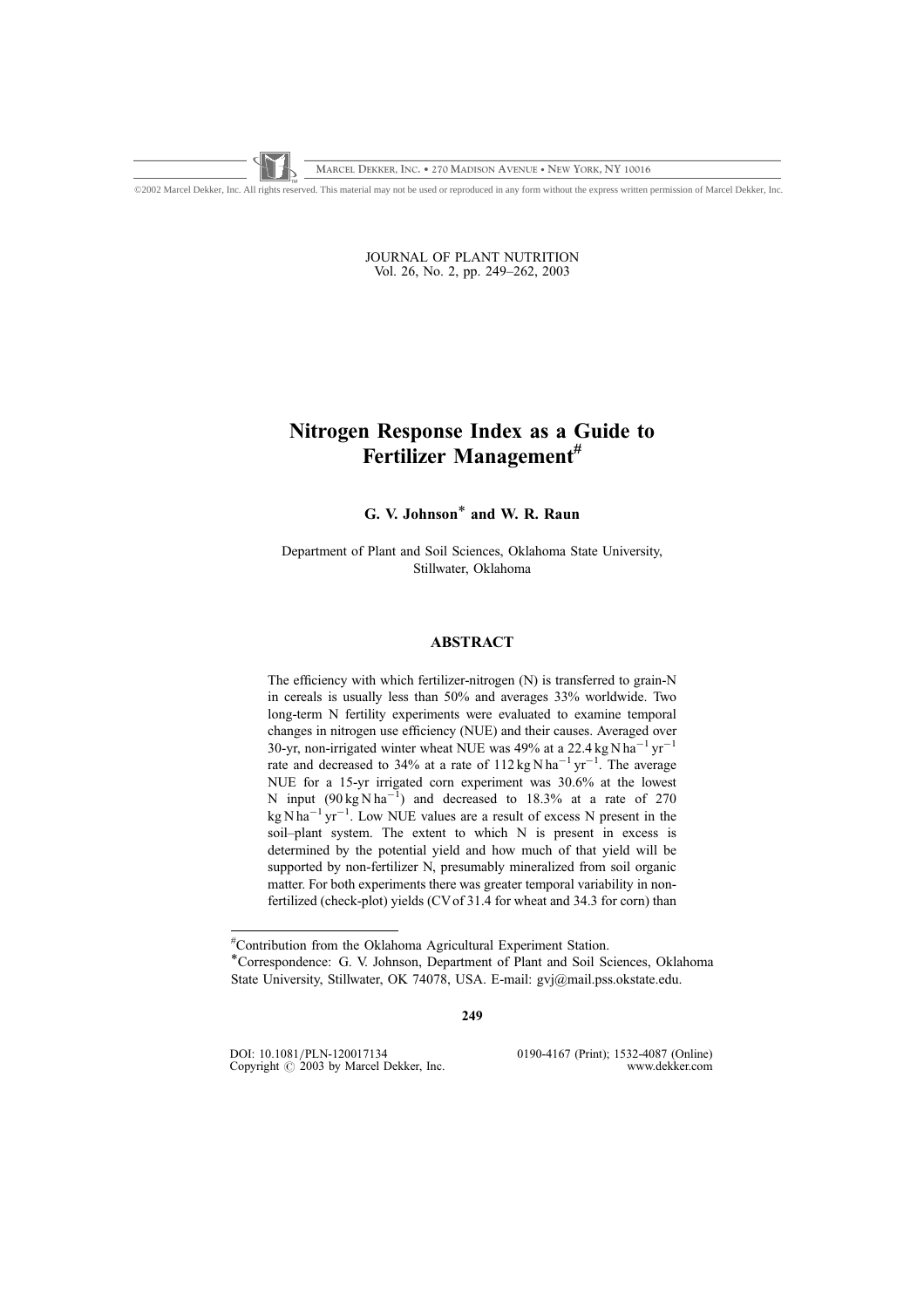**MARCEL DEKKER, INC. • 270 MADISON AVENUE • NEW YORK, NY 10016**

©2002 Marcel Dekker, Inc. All rights reserved. This material may not be used or reproduced in any form without the express written permission of Marcel Dekker, Inc.

### 250 Johnson and Raun

in plots where maximum yields were obtained from N-fertilizer (CV of 20.1 for wheat and 15.7 for corn). The yield of unfertilized plots was not related to the maximum yield of fertilizer plots over time. A response index (RI) was calculated by dividing the maximum yield of fertilized plots by the yield of unfertilized plots to determine the extent of fertilizer need and response for a given year. For both wheat and corn the RI was unpredictably variable ( $CVs \approx 35$ ) over time, and ranged from lows of about 1.1 to a high of 4.1 for wheat and 3.5 for corn. In general, low RI values resulted when unfertilized yields were high, which even occurred after 10 to 30 yr without N fertilization. Low RI values may be more common in farmer's fields where N is applied annually. Except at the lowest N rates, NUE increases for each rate as RI increases because N inputs are less likely to be excessive. Nitrogen management strategies that increase NUE may only be possible to evaluate for site-years when RI is substantially greater than 1 (e.g.  $>1.5$ ). Since response to N fertilizer is strongly dependant on supply of non-fertilizer N in a given year, any N management strategy that includes a reliable in-season predictor of RI should dramatically improve NUE in cereal production.

### INTRODUCTION

A recent review of nitrogen (N) use efficiency (NUE) in cereal production identified worldwide efficiencies of only 33% for fertilizer-N.[1] The economic importance of improving NUE on a global scale was provided from a calculation showing that raising NUE by 1% would have a value of \$234,658,462 in N fertilizer savings if yields were maintained. Recent increases in the cost of natural gas would raise the estimate to more than \$400,000,000. As the costs for fertilizer-N continue to increase with increasing natural gas prices, there is even greater merit in close examination and evaluation of causes for poor NUE. The low, worldwide NUE value is in agreement with average values of about 25% from long-term plot research of maize and sorghum from Nebraska<sup>[2]</sup> and 40% for wheat in Oklahoma.<sup>[3]</sup> Cropping systems, N source, and method of fertilizer application have been identified as factors influencing NUE, as well as the pathways of N loss from the soil–plant system.[1] In a broad assessment, low NUE is a result of the soil–plant system leaking N and the leakage occurring in direct proportion to the degree to which mineral N is present in excess. Fertilizer-N management cannot exclude the natural processes responsible for N loss by denitrification, leaching, and ammonia  $(NH_3)$  volatilization from soil and plant surfaces.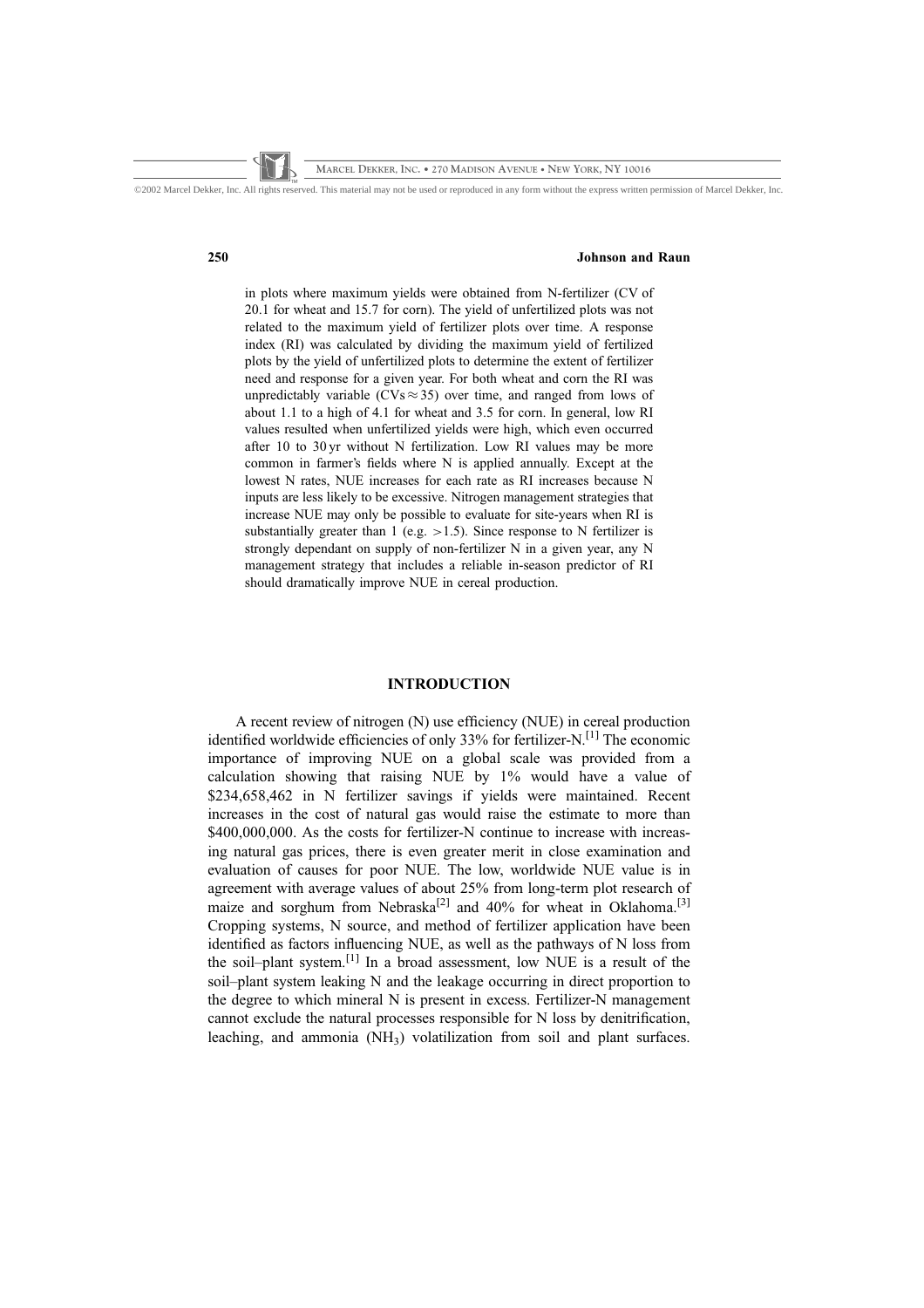### N Response Index 251

However, fertilizer-N management is responsible for the extent to which mineral N is present in the system in excess. The objective of this study was to determine temporal relationships between NUE and the extent to which crop response to N existed [response index (RI)] using results from previously published, long-term N fertilizer trials, for wheat (Triticum aestivum L.) and irrigated corn (Zea mays L.).

### MATERIALS AND METHODS

Crop response data were evaluated from previously described research on wheat  $[3]$  and corn.<sup>[2]</sup> Both studies included evaluation of average yield response to fertilizer-N, but neither examined NUE or fertilizer response by year. Each experiment followed traditional design (randomized complete block, four replications) and implementation [conventional tillage, ammonium nitrate-N applied preplant incorporated (wheat) or urea–ammonium nitrate solution (UAN) knifed preplant (corn)]. The wheat research has been continuous since 1971 on a Grant silt loam (fine-silty, mixed, thermic Udic Argiustoll) at the Oklahoma Agricultural Experiment Station Field Laboratory near Lahoma, OK. Fertilizer was applied at rates of 0, 22, 45, 67, 90, and  $112 \text{ kg} \text{ N} \text{ ha}^{-1}$  on plots 4.9 by 18.3 m. Profile sampling to 2.1 m in 1993 showed about  $10 \text{ kg N} \text{ ha}^{-1}$ accumulation of mineral N (NH<sub>4</sub> plus NO<sub>3</sub>-N) at the highest treatment level  $(112 \text{ kg N} \text{ ha}^{-1})$  only.<sup>[3]</sup> The corn research was carried out from 1969 to 1983 on a Sharpsburg silty clay loam (fine, montmorillonitic, mesic Typic Argiudoll) at the Nebraska Agricultural Experiment Station Field Laboratory near Mead, NE. Fertilizer was applied at rates of 0, 90, 180, and  $270 \text{ kg N} \text{ ha}^{-1}$  to 9.1 by 20 m plots. Profile sampling 12 yr after initiation showed 10% of applied N had accumulated as NO<sub>3</sub>-N in the upper 1.8 m of the  $270 \text{ kg N} \text{ ha}^{-1}$  treated plots. Soil analysis for other treatments was not reported.<sup>[2]</sup>

### RESULTS AND DISCUSSION

### Crop Response to Nitrogen and Nitrogen Use Efficiency

Average grain yields increased and NUE decreased significantly in response to fertilizer-N for winter wheat (Fig. 1). Nitrogen use efficiency was calculated as: 100 [harvested N of fertilized–harvested N of control]/N rate.<sup>[1]</sup> The five N rates, in increments of 22.4 kg ha<sup>-1</sup>, included four rates where average yield response to N was positive, and a high rate that decreased yield slightly from maximum. This yield response to N is typical; the average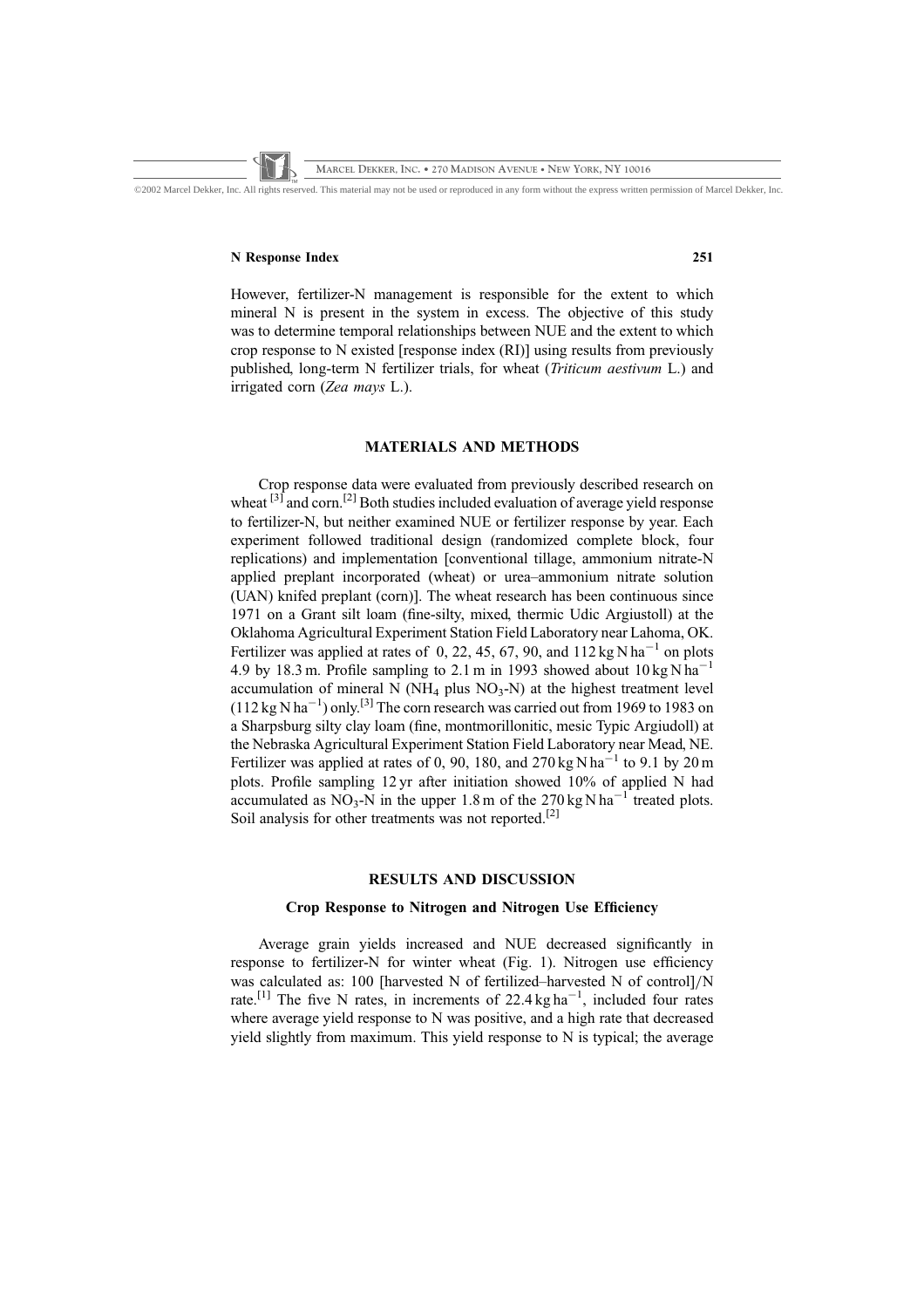

Figure 1. Effect of annually applied fertilizer-N on average yield and NUE of winter wheat (1971–2000, Lahoma, OK).

maximum yield was obtained from an N rate four times higher than the first increment of N applied, which has an average NUE of only 48%. Grain N uptake averaged  $37 \text{ kg}$  for the zero N rate,  $47 \text{ kg}$  for the  $22 \text{ kg N}$  rate, and  $67 \text{ kg N} \text{ ha}^{-1}$  for the 90 kg N ha<sup>-1</sup> rate. Since the lowest rate provides less fertilizer-N  $(22 \text{ kg})$  than the crop takes up for maximum yield  $(40 \text{ kg})$ , it is obvious there are factors other than crop need that affect NUE, otherwise NUE should have been near 100% at the low fertilizer rate.

Average corn yield response to fertilizer-N was similar to that for wheat (Fig. 2). However, there were fewer rates included in this study, the incremental additions were larger, and the average NUE for the first increment of N was much less (30.6%). As in the case for the wheat research, the average NUE is poor for the first increment of fertilizer-N even though it supplied only one-half the fertilizer-N required for maximum yield. These calculations indicate that, averaged over years, the lowest rates of N in each study would not likely result in excess mineral N to be present in the soil.

## Evaluating Nitrogen Excesses

The presence of excess mineral N is a function of how much fertilizer-N is applied in relation to how much N the crop requires. Crop N requirement, in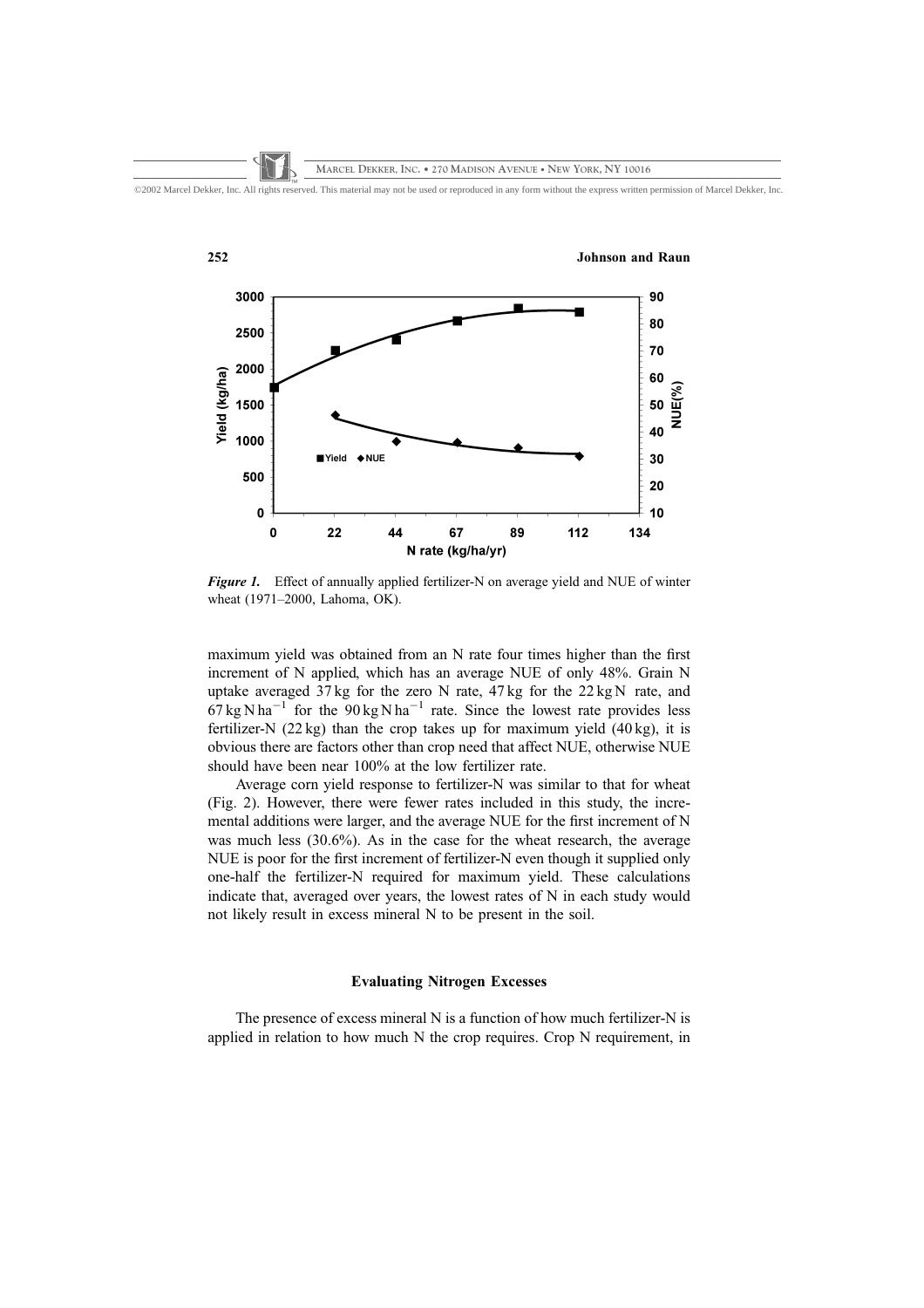

Figure 2. Effect of annually applied fertilizer-N on average yield and NUE of irrigated Corn (1969–83, Mead, NE).

turn, is directly related to potential yield and is supplied by fertilizer and nonfertilizer N. It is usually observed that after several decades of crop production in a system of clean-till, yield without fertilizer N will be relatively low and constant, consistent with the decreased level of organic-N in soils.[4] Consequently, yields from non-fertilized (control) plots would be expected to be consistently low and decrease over time in these long-term experiments. Figure 3 illustrates a much different response. Wheat yields for the controlplot (where no N has been applied for 30 years) were highly variable  $(CV = 31.5)$  and showed only a slight decreasing trend (7.8 kg ha<sup>-1</sup> yr<sup>-1</sup>) over the 30-year period [Fig. 3(a)]. The maximum wheat yield achieved by fertilizing each year, identified with total N requirement of the crop, was almost twice that of the control, but less variable [Fig. 3(b)]. Maximum yield each year was not always obtained from the  $90 \text{ kg} \text{ N} \text{ ha}^{-1}$  rate because of annual variability in yield potential and the contribution to crop N requirement from non-fertilizer sources. Consequently, yield response to fertilizer-N [Fig. 3(c)] was more variable than either the control yields or the maximum yields.

The extent to which a particular fertilizer rate may be excessive was estimated by comparing grain N uptake for maximum yielding fertilized plots, to N taken up by the control plots plus the N applied for maximum yield (Fig. 4). Average excess was  $46 \text{ kg N} \cdot \text{h} \cdot \text{a}^{-1}$ , for the 14 years where uptake data was available, and ranged from 7 to  $86 \text{ kg N} \text{ ha}^{-1}$ . Since these comparisons are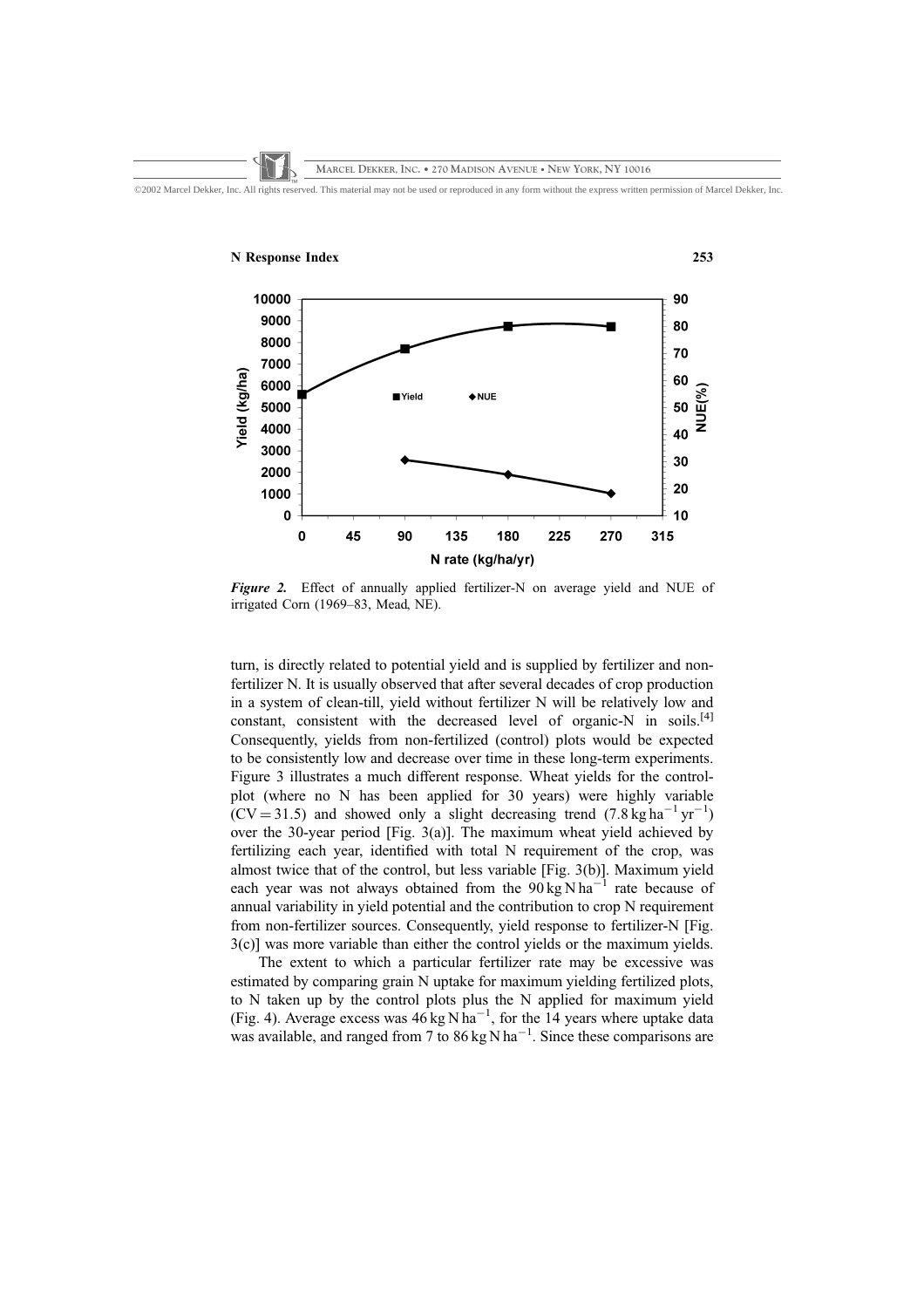

Figure 3. Winter wheat grain yields over time, (a) without fertilizer N; (b) maximum from fertilized plots; and (c) as the increased yield attributable to fertilizer.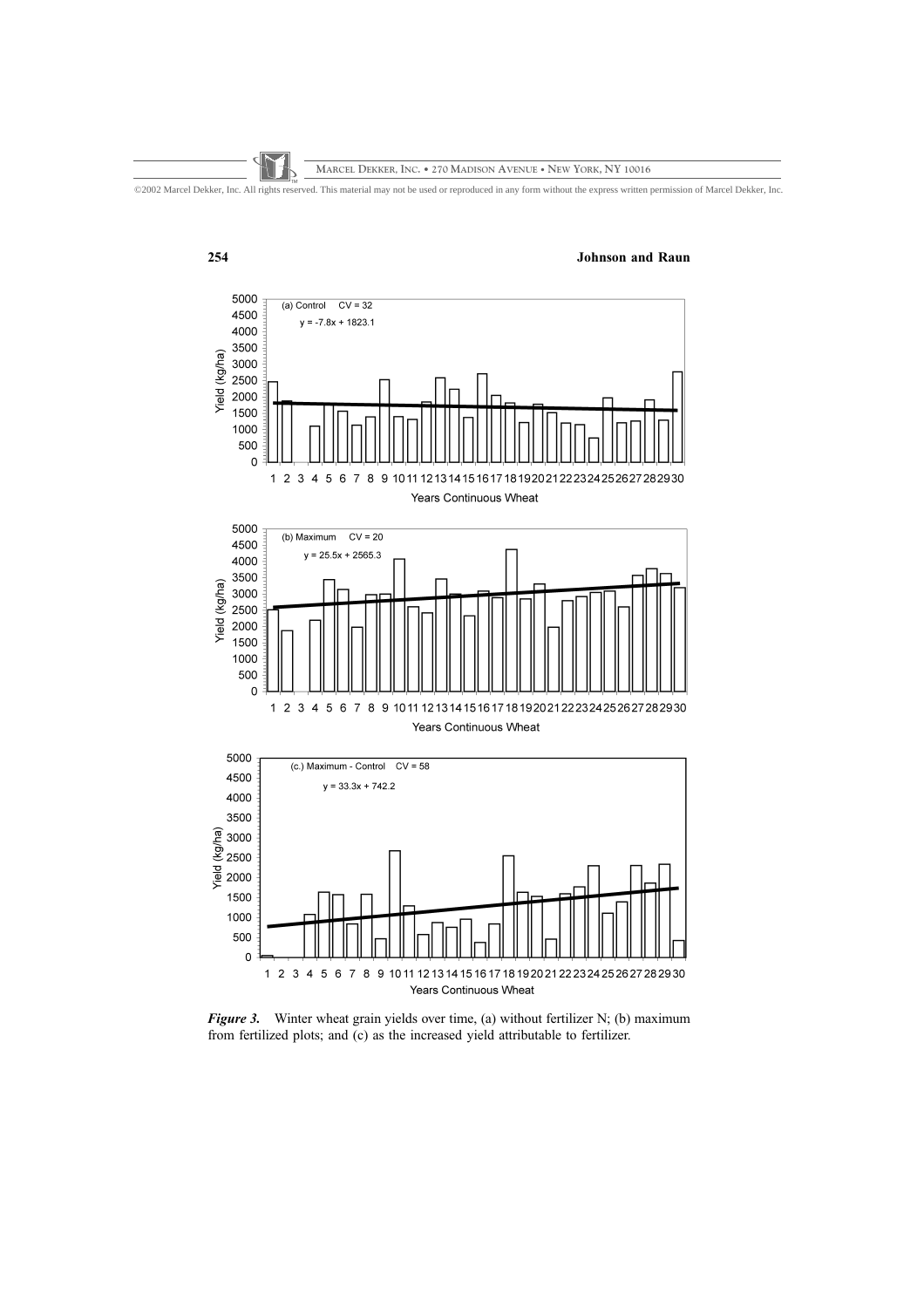### N Response Index 255 4500 90 □ Max Yield ■ Excess N 4000 80 Maximum Grain Yield (kg/ha) 70 3500 Excess N Applied (kg N/ha) 3000 60 2500 50 2000  $\overline{A}$ 30 1500  $_{20}$ 1000  $10$ 500  $\overline{0}$  $\Omega$ 1979 1980 1981 1982 1983 1984 1985 1991 1993 1996 1997 1998 1999 2000 Season (Years) Figure 4. Maximum yield of fertilized plots and the estimated excess N applied.

Excess N estimated from N uptake of control yield  $+N$  rate for maximum yield  $-N$ uptake for maximum yield.

between plots that year-after-year receive no fertilizer and plots that receive fertilizer every year, it is reasonable to expect that the common farmer practice of applying a single high rate of fertilizer-N annually would likely result in the presence of large excesses of mineral N some years. The recommended rate of N for this location would be  $90 \text{ kg N} \text{ ha}^{-1}$ .<sup>[5]</sup> When excess N applied is similarly calculated for  $90 \text{ kg N} \text{ ha}^{-1}$  the excess ranged from 35 to 86 and averaged 59 kg N ha<sup>-1</sup> yr<sup>-1</sup>.

The relationship between control plot yields and maximum yield of fertilized plots was examined by correlation analyses. The resulting  $R^2$  of 0.04 indicated the two variables were unrelated (graph not shown). Apparently whatever environmental conditions are conducive to supplying non-fertilizer N (mineralized organic-N) in the control plots do not similarly increase yield potential and the need for fertilizer-N in the fertilized plots.

Expecting that much of the variability in dryland wheat yield response to N was associated with year-to-year temperature and moisture differences, we examined the Nebraska long-term, irrigated corn data using the same approach (Fig. 5). Like yields of unfertilized wheat, unfertilized corn yields tended to decrease slightly with time. Surprisingly, yield variability was slightly greater for the irrigated, unfertilized corn [Fig. 5(a)]. Maximum fertilized corn yields were less variable and tended to decrease over time [Fig. 5(b)]. Yield response to fertilizer-N, as indicated by the maximum fertilized yield minus the control yield, was also highly variable for irrigated corn. As in the case for winter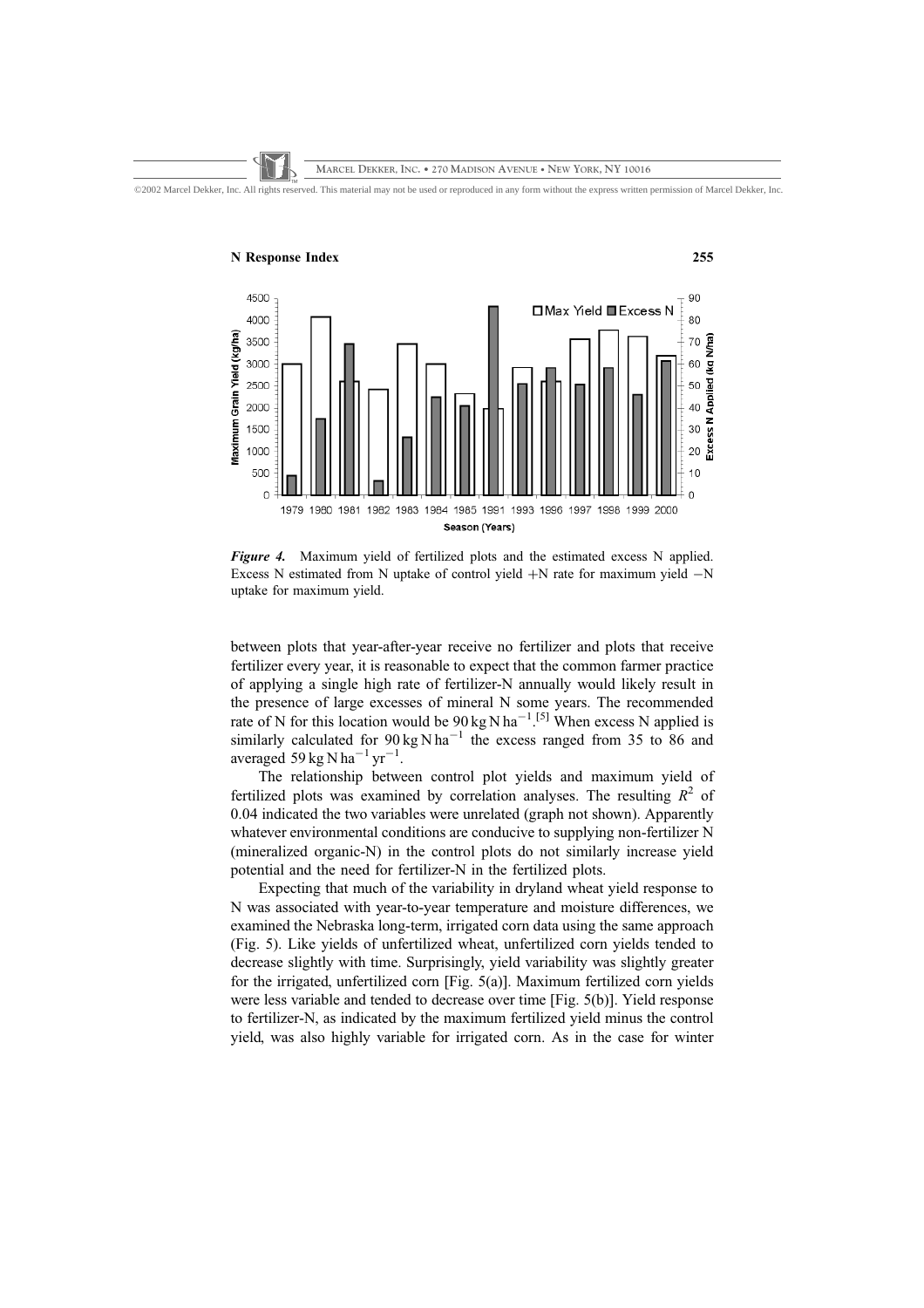

Figure 5. Irrigated corn grain yields over time, (a) without fertilizer N; (b) maximum from fertilized plots; and (c) as the increased yield attributable to fertilizer.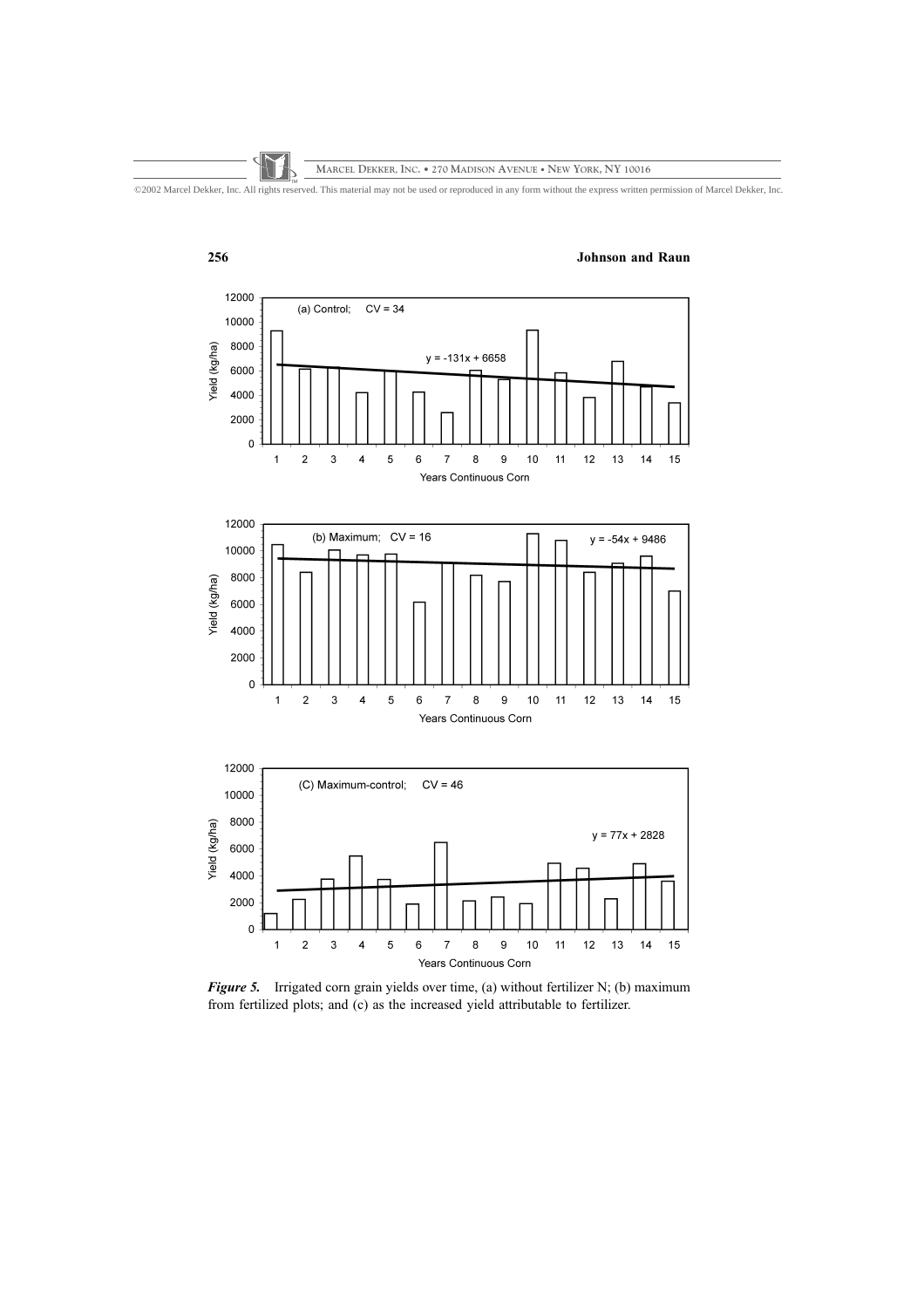### N Response Index 257

wheat, it would seem that in many years a single rate of N, such as  $180 \text{ kg ha}^{-1}$ associated with average maximum corn yields, might result in excess mineral-N in the system.

### Response Index

For either the wheat or corn systems, the need for fertilizer-N can be evaluated (after the fact) by simply dividing the maximum yield obtained from fertilizer N by the yield without fertilizer [graph (b) divided by graph (a), values for Figs. 3 and 5]. This RI shows the extent to which a response to fertilizer-N occurred. Response index values, graphed over time, clearly illustrate that temporal variability for fertilizer-N response is large in both the non-irrigated winter wheat system and the irrigated corn system (Fig. 6) and that the magnitude of response cannot be predicted from year to year. This also indicates that if possible, N management decisions should be made inseason, after observation or measured evidence identifying the extent to which non-fertilizer N will be available to support the potential yield.

The implications of temporal variability in the response index are farreaching. In the first three years of both experiments there was little response to fertilizer-N (e.g.,  $RI \cong 1$  for wheat and 1.1 to 1.6 for corn). The lack of response was likely a result of past N fertilization. Initially, evaluation of crop response to N rate, method of application, or fertilizer material would have been difficult. In contrast, the RI that averaged 2.0 for wheat and 1.8 for corn in years  $4-6$  (Fig. 6) indicates that the chance of evaluating N management strategies would have improved. While cropping without N additions for three years may seem to be logical, it is seldom done in farmer–cooperator experiments. Furthermore, while years 4–6 would have been well suited for N management experiments in wheat, years  $12-14$  (RI average  $= 1.3$ ) would not have been as sensitive to treatment effects. In both three-year periods the average maximum yield with fertilizer was about  $3000 \text{ kg ha}^{-1}$  with an average difference of  $36 \text{ kg ha}^{-1}$ . Similarly for corn, years 8-10 would not have been as good as years 7, 11, 12, 14, or 15 for evaluating N management strategies. These results are disconcerting when considering common 3-yr field experiments from which N recommendations are derived. Nitrogen management strategies that influence NUE, such as topdress (wheat), sidedress (corn), preplant incorporation, foliar application, and use of different materials would not be expected to produce large crop response differences. Therefore, if these are evaluated when the RI is low (e.g.  $\lt 1.5$ ) it is likely that real differences may be overshadowed by experimental error. On the contrary,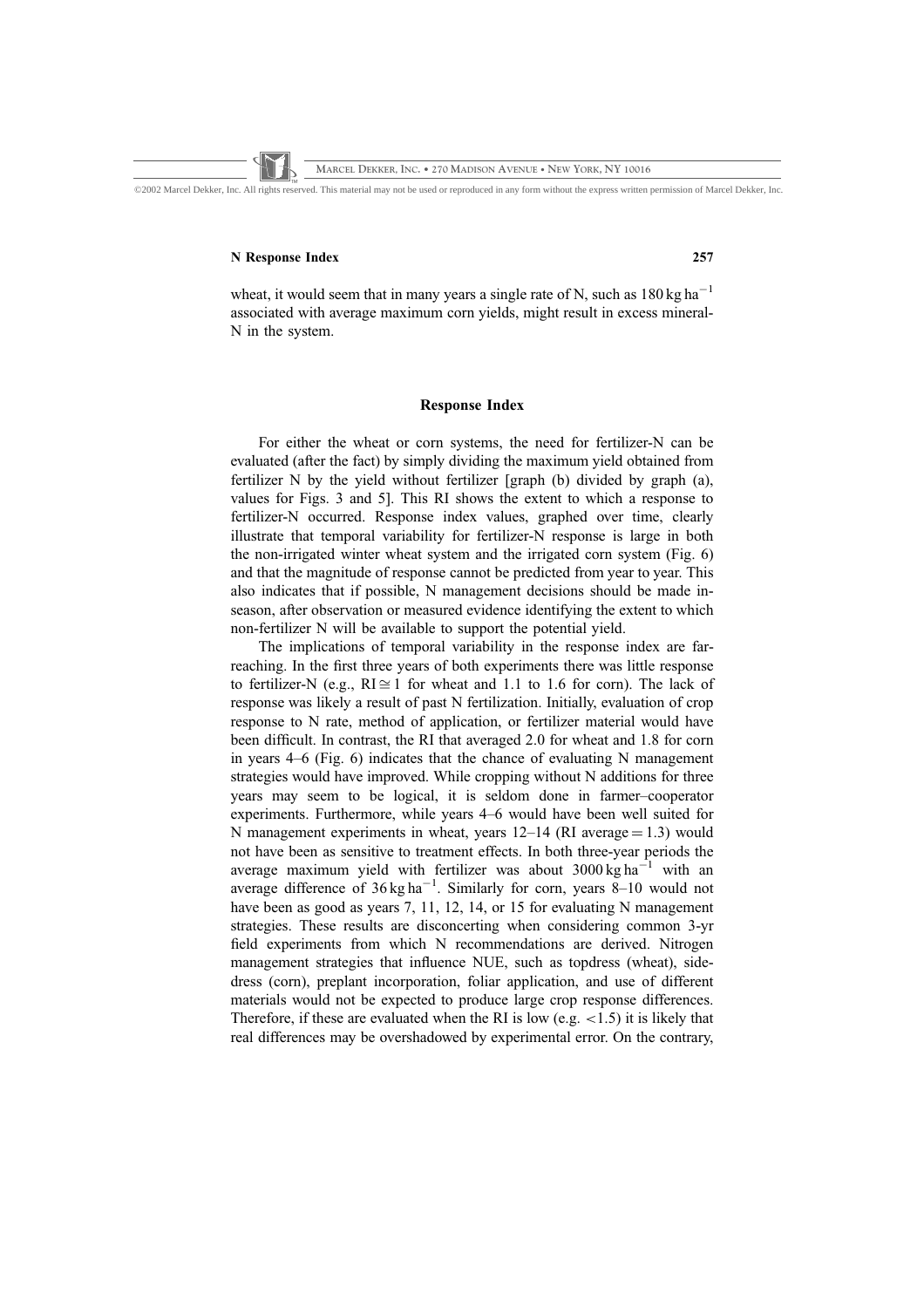



Figure 6. Response Index for (a) wheat and (b) irrigated corn to N fertilizer over time.

if real differences exist it should be possible to quantify them when the RI is high (e.g.  $>1.5$ ).

## Response Index and Nitrogen Use Efficiency

Yield of the unfertilized control plot is a common component of RI and NUE as we have calculated them, thus some relationship between RI and NUE should exist. However, since RI provides an indication of the need for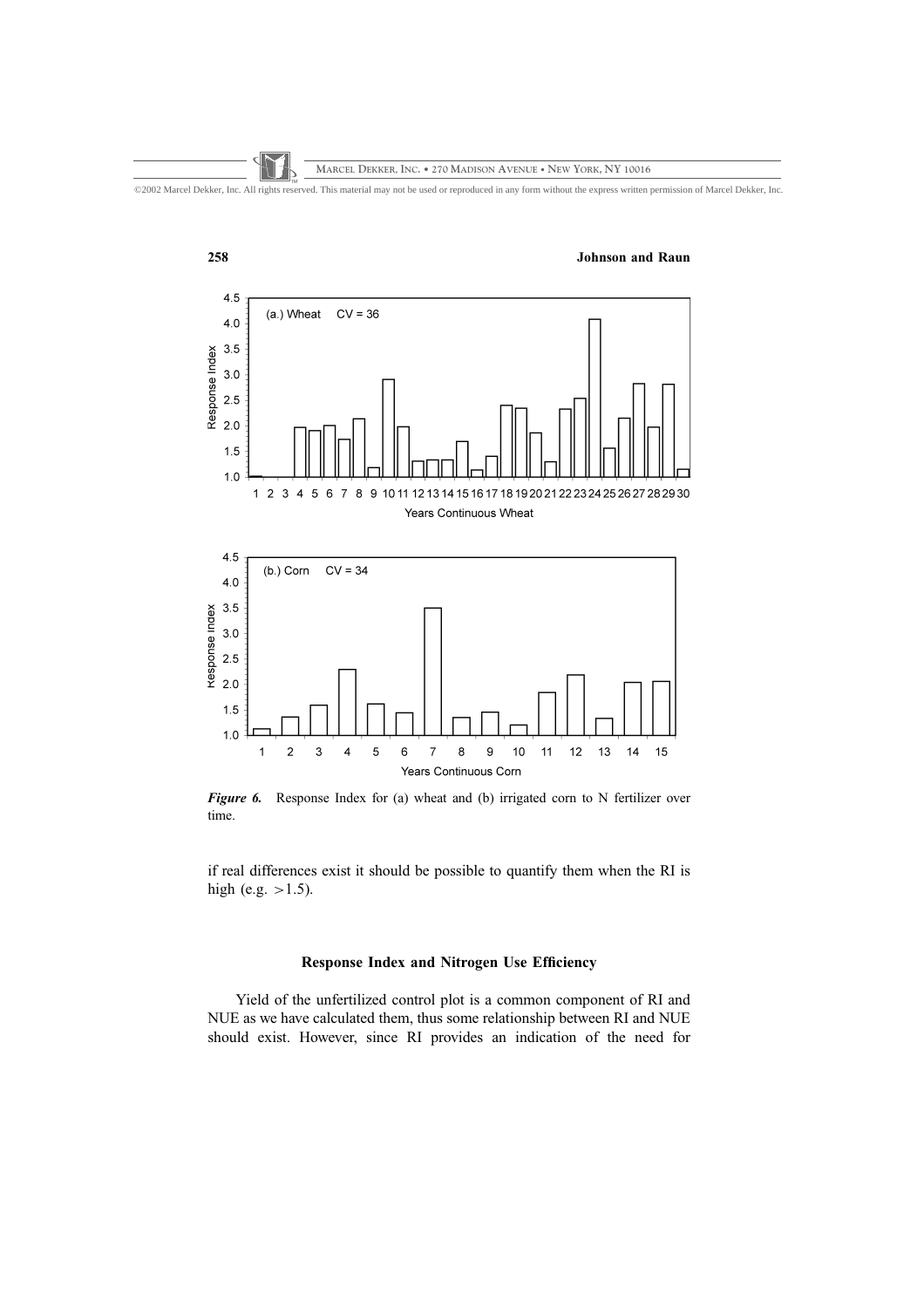## N Response Index 259

fertilizer-N, NUE should be expected to improve at a given N rate as RI increases and risk of providing excess N decreases. This was found to be the case when NUE was plotted as a function of RI at the five incremental N rates for wheat (Fig. 7). Nitrogen Use Efficiency was highest at the lowest N rate and, except for one point, was above 30 for all RI values. For this lowest N rate, NUE tended  $(r = 0.36$  not significant at 0.05 probability level) to be highest at low RI values and decrease as RI increased. Apparently when growing conditions favor only a small input of external-N, this low rate of fertilizer-N is used most efficiently. When growing conditions favor a larger input of external-N (large RI), this lowest rate of fertilizer-N is less likely to contribute (either as a result of loss or immobilization) and NUE, though sporadic, tends to decrease.

The higher fertilizer rates  $(45-112 \text{ kg N} \text{ ha}^{-1})$  each provided incrementally greater potential for excess available N when RI was at its lowest  $(<1.2)$ , resulting in successive reductions in NUE as rates increase ( $\nu$ -intercept of Fig. 7). The family of response curves resulting from these rates shows the expected increase in NUE at higher RI values representing growing conditions capable of using more external-N. Above the RI value range of 1.2 to 2.9, there is increasingly better fit of curves for each higher rate of N for the quadratic models as fertilizer-N is likely to be more in excess at the low RI values and in greater need at the high RI values.



**Figure 7.** Relationship between NUE by winter wheat and the RI computed for five N rates.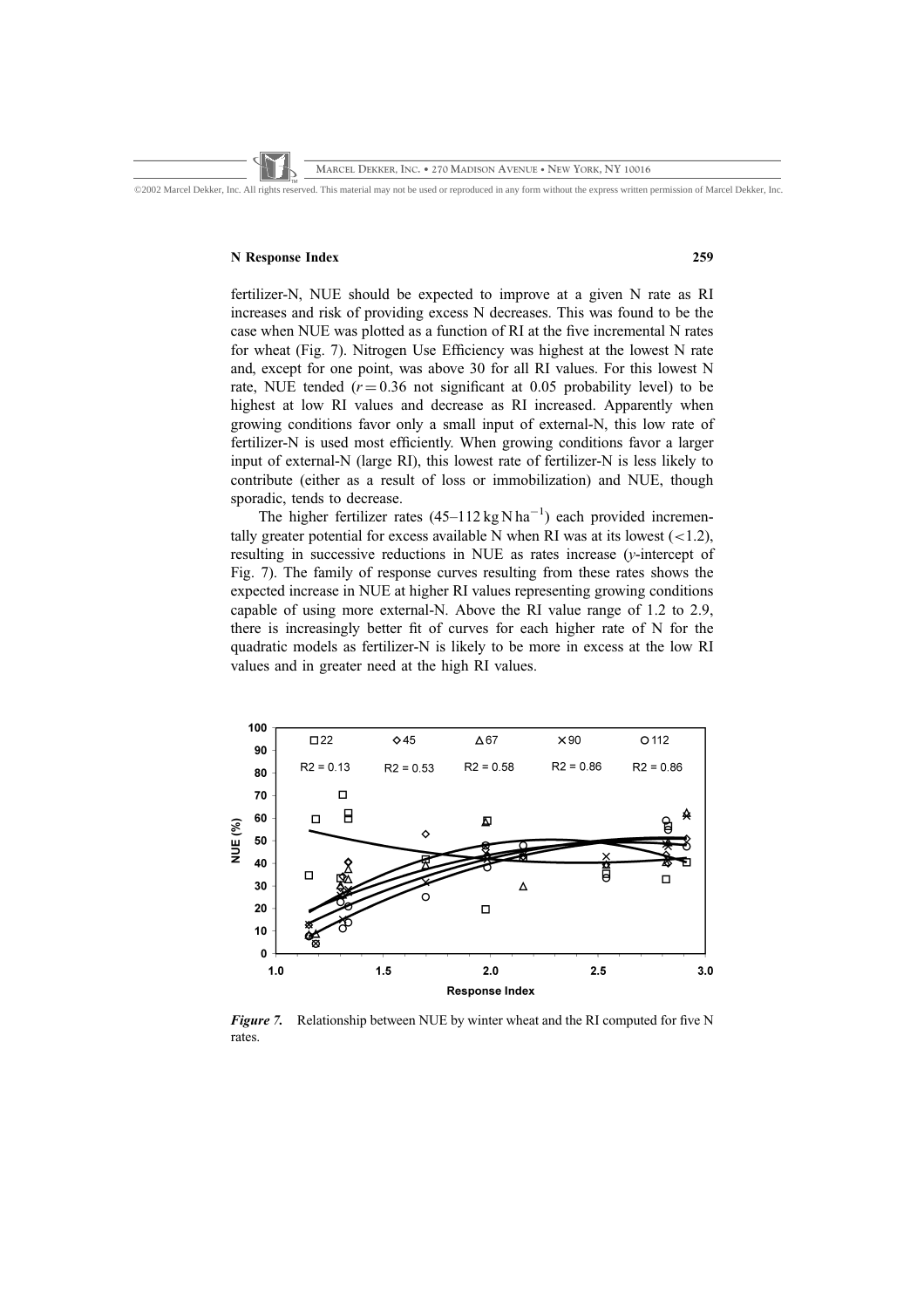### 260 Johnson and Raun

### **CONCLUSIONS**

Long-term experiments, such as the two examined here, allow reliable evaluation of NUE without the use of isotopic tracers or rigorous analysis of all forms of soil-N. An N-uptake average over many seasons tends to minimize effects of mineral/organic N turnover variability within and among seasons. Average NUE was below 50% at the lowest N rates for both dryland winter wheat in Oklahoma and irrigated corn in Nebraska. Nitrogen use efficiency gradually decreased as N rates increased to obtain maximum yield. Poor NUE is a result of the soil–plant system leaking mineral-N when it exists in excess of what plants can use. In these experiments the lowest rates seldom approached NUE of 70% in a given year, even though the next increment of N resulted in significant yield increases. Because N fertilizer was preplant incorporated or injected, it was all excessive at application, since there were no crop needs at the time.

In both experiments, crop N requirement (indicated by the difference between the highest yielding fertilized treatment and the unfertilized control) varied greatly by year, partly because maximum yield varied, but more importantly because of greater variation in yield supported by non-fertilizer-N. Since maximum yield with fertilizer and yield without fertilizer did not vary together, a crop RI was calculated (maximum yield with  $N$ ) yield without N) as a tool for identifying the extent to which fertilizer-N was needed in a given year. For both systems, RI varied unpredictably over time, from values <1.5 for several years to values as high as 4.1 several years after the experiments had been initiated.

We expected available, non-fertilizer N reserves to become depleted after a few years, resulting in high RI values from then on. While a slight trend for this was found, one of the lowest RI values was in the 30th year of the wheat experiment. One might expect consistently lower RI values and NUE, in a given year, for farmers' fields because they have a history of annual fertilization.

Response index values help provide insight to research of N management strategies. When RI values are near 1.0 there is little hope of identifying improved strategies because of non-responsive site-years. For purposes of discussion we calculated RI values from published research to illustrate this point. In the first case,  $[6]$  N responses (two rates above zero) for two varieties, and three tillage systems (conventional, minimum and no tillage) were evaluated over a 12-year period. They found only 21 significant positive responses out of 72 measures of spring wheat grain yield response.[6] In the first eight years there were only six statistically significant positive responses out of 48 (12.5%). We calculated RI values, averaged for variety by year, and found them to range from 0.86 to 1.15. In the last four years the RI values,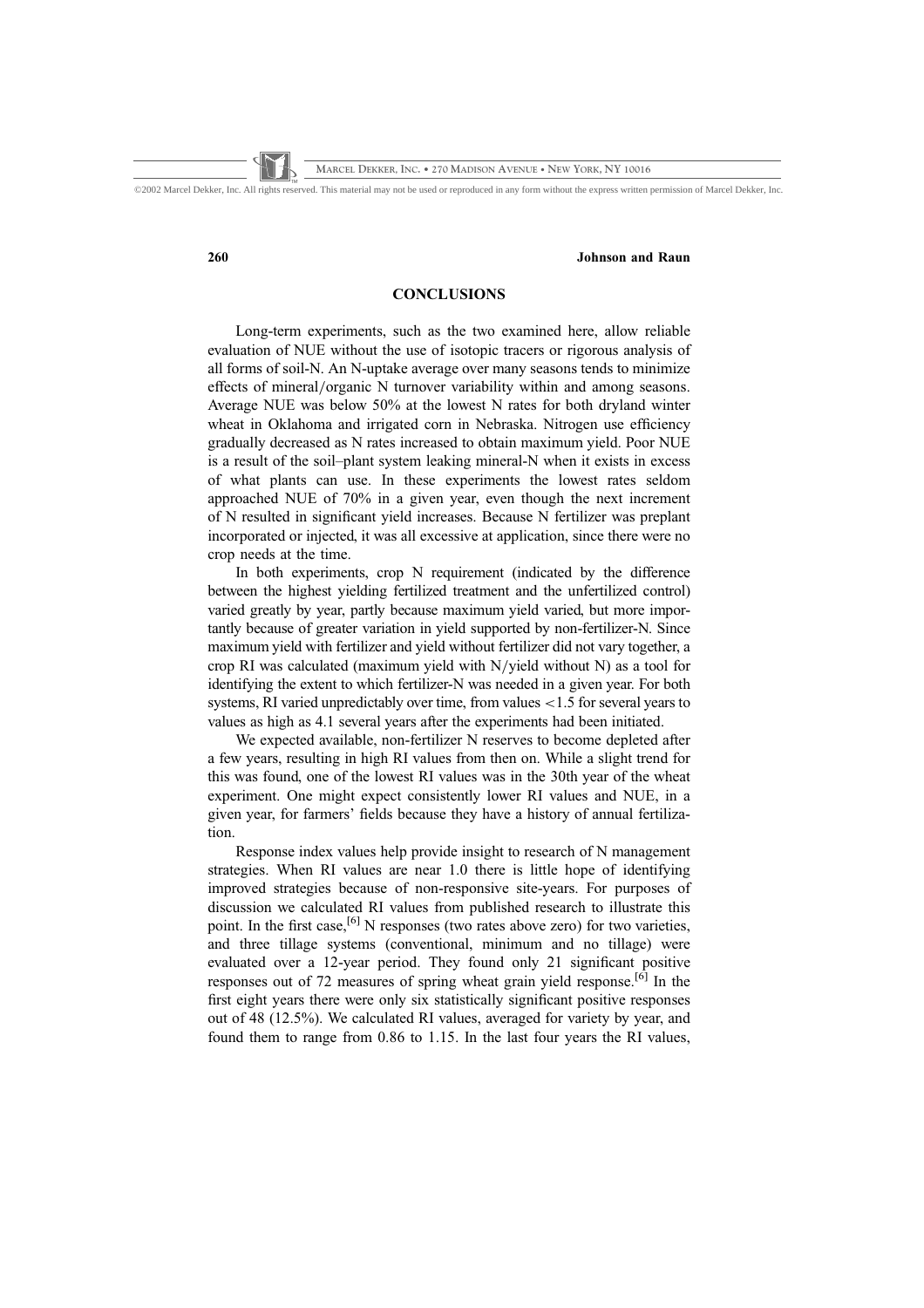### N Response Index 261

similarly calculated, ranged from 1.06 to 1.45. During the latter period there were 15 positive N responses out of 24 possibles (62.5%). Positive responses only occurred when the RI was >1.11. Averaged over tillage system and variety, RI was 1.01 for the first eight years and 1.30 for the last four years. During the first eight years it was not possible to identify the need for changing N management in relation to tillage systems. During the last four years, however, the no-till system (RI average  $= 1.47$ ) clearly responded differently than conventional  $(RI = 1.21)$  and minimum tillage  $(RI = 1.21)$ .

For a second scenario,<sup>[7]</sup> when RI values were large, the affects of N nutrition on crop response could be thoroughly examined. In this case, we calculated RI values that ranged from 1.85 to 7.48 for spring canola (Brassica napus L. var. napus) seed yield, which responded dramatically to N, in a 2-yr study involving five-site years. In this study, it was also possible to evaluate nutrient uptake and oil content relationships because the RI values were large. Nitrogen use efficiency is improved when RI values are high because there is less chance of fertilizer-N being present in excess. Although the cause of high yields supported by non-fertilizer N (and low RI values) is not clear, it is likely a result of better than normal soil environments that promote mineralization of soil organic-N. Apparently the release is well synchronized with N needs of the developing crop. Continually warm, moist soils during early crop development may lead to low RI values and intermittently hot, cold, and/or dry soils may lead to high RI values. Thus it is apparent that any N management strategy that can include a reasonable in-season prediction of RI, while the crop may still fully respond to N fertilizer, should result in dramatic improvements in NUE.

A logistical, simple and inexpensive application of this information to improve N management for crops that normally receive in-season fertilization would be to create a preplant non-limiting N strip, in each field. If a crop response is visible for this strip, compared to the rest of the field, then the RI is likely high and opportunity for in-season response to N is high. If the strip is not visibly different from the rest of the field then RI is likely low and chance for response to in-season N application is minimal. Implementation of this approach for identifying, at least the visible changes in RI, has the potential for greatly improving NUE.

### ACKNOWLEDGMENTS

The authors are grateful to Drs. R. L. Westerman and B. B. Tucker (Emeritus), former faculty of the Plant and Soil Sciences Department of Oklahoma State University, and Professor R.A. Olson (deceased) former